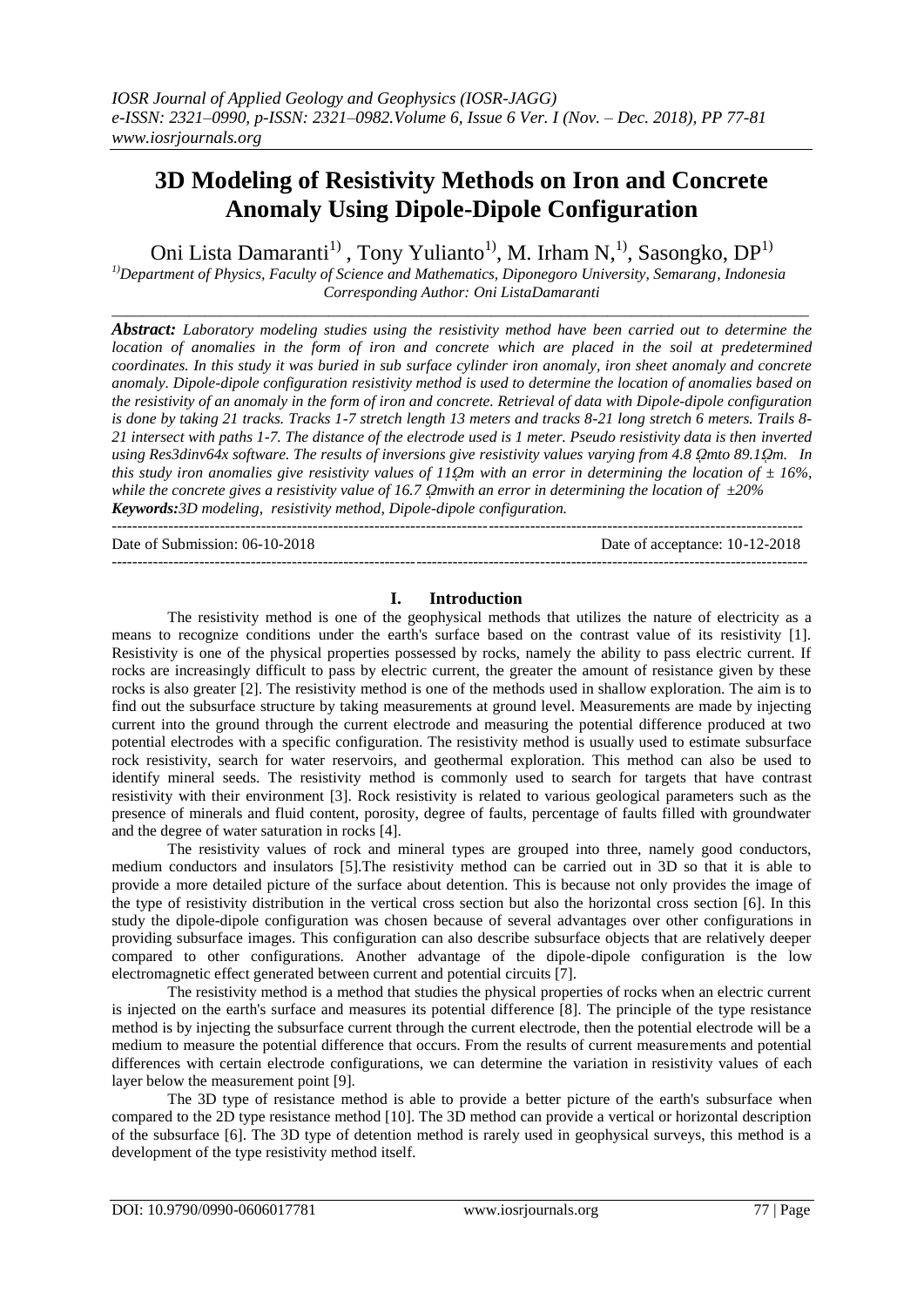3D type resistivity methods typically use Pole-pole, Pole-dipole, and Dipole-dipole configurations. The reason is because other configurations have less data coverage near the edge of the survey grid. In some surveys, 3D data is a combination of several paths from parallel 2D methods. Although there should be data on the x-axis path that intersects the y axis. The measurement of the two axis directions can reduce the slope of the direction in the data, so it is necessary to have a survey that forms a grid [11] as shown in Figure 1.



**Figure 1** Preparation of grid electrodes for 3-dimensional survey[11].

The advantage of the Dipole-dipole configuration compared to other configurations is the low electromagnetic effect generated between current and potential circuits. In addition the penetration is relatively deep compared to other mapping methods such as Schlumberger and Wenner configurations so that by using a dipole-dipole configuration it can get the image of the subsurface with a deeper depth [7].



**Figure 2** Dipole-Dipole Configuration[12]

Figure 2 shows that the Dipole-dipole configuration electrode array is arranged in the order C2-C1-P1- P2. The C2-C1 current electrode pair and the potential electrode pair P1-P2 are separated by the distance "a". There is another amount in this arrangement, namely "n". This is a comparison between the two current or potential electrode pairs. Each electrode configuration in the type resistance method has a sensitivity price that describes the accuracy of the measured data and is related to the "n" factor used [5].

The price of the greatest sensitivity is generally located between the pair of current electrodes and potential electrode pairs. This shows that this arrangement is very sensitive to changes in resistivity under the electrode at each pair. As the "n" factor increases, the high sensitivity value is increasingly concentrated below the current and potential electrode pairs, while the sensitivity value under the electrode of the deepest potential current is getting smaller [13]. Each configuration has a K value which is a geometry factor of the electrode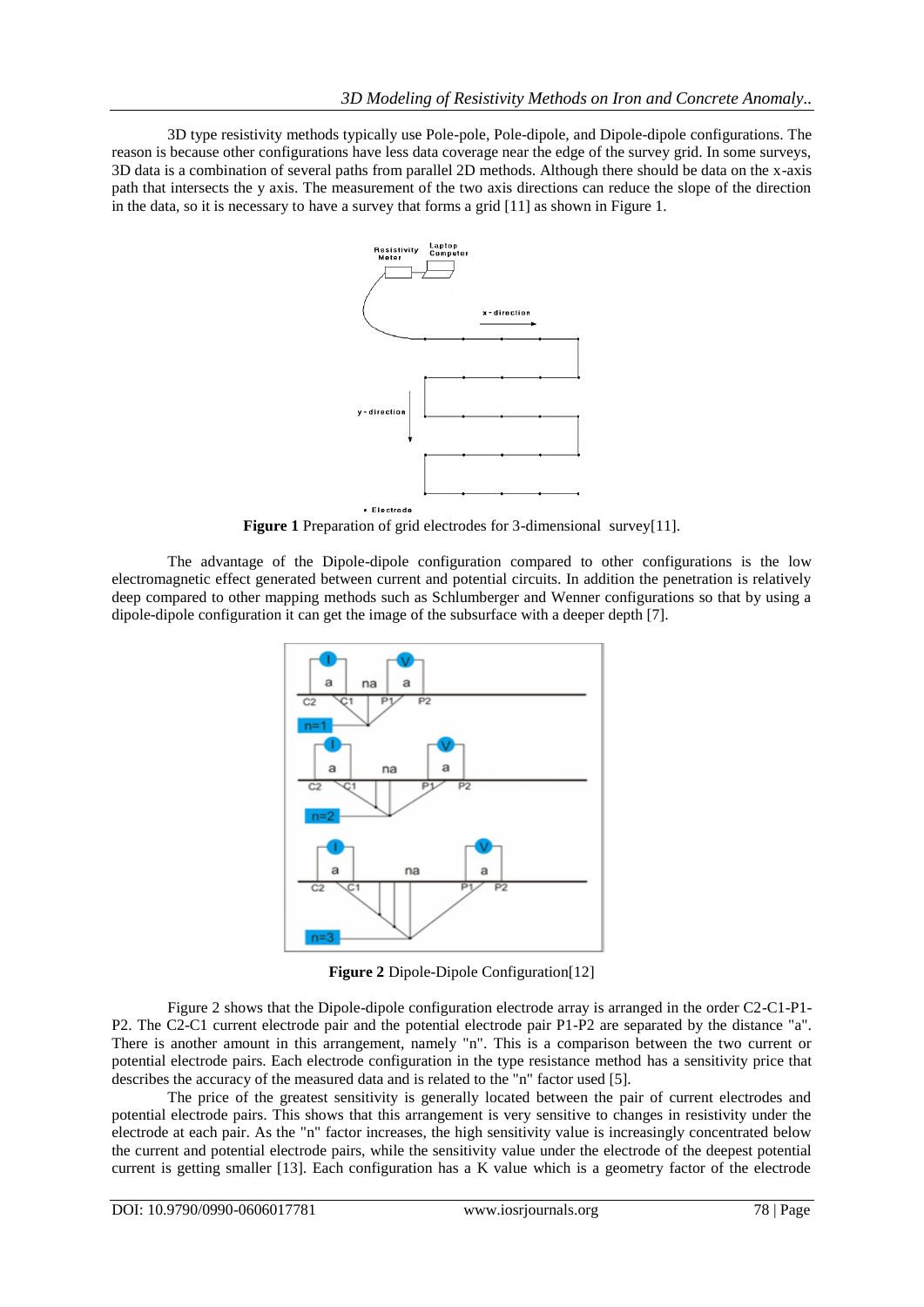arrangement. Each electrode configuration has different geometry factors. The geometry factor of the Dipoledipole configuration can be written with equation (1) [5,7].  $K = \pi a n(n + 1)(n + 2)$  (1) Quasi-type resistivity values for Dipole-dipole configurations can be written with equation (2) [5,7]:  $\rho_a = \pi a n(n+1)(n+2)\frac{\Delta V}{l}$ (2)

### **II. Research Methods**

I

The research was conducted by buried iron anomaly models in the form of sheets with a size of 40 cm x 40 cm 2 cm thick and in the form of cylinders with a diameter of 40 cm and 50 cm long, as well as concrete (a mixture of sand and cement) with a size of 40 x 40 cm with a thickness of 20 cm planted in the specified coordinates. The research data was taken on April 15 - May 5, 2018 by making an acquisition on the front page of the Advanced Laboratory of the Physics Department (Our Home Garden), Faculty of Science and Mathematics, Diponegoro University. Iron anomalies are buried with a distance of 2 meters and a concrete buried at 2 meters of iron and the last concrete is planted at a distance of 3 meters as shown in Figure 3. The iron plate anomalies is located at coordinates (3 m, 3 m) with a top edge depth of 0, 5 m. While the iron cylinder anomaly is located at coordinates (3 m, 5 m) with a depth of 0.75 meters. For anomalies in the form of 2 concrete pieces planted at coordinates  $(3 \text{ m}, 7 \text{ m})$  and  $(3 \text{ m}, 10 \text{ m})$  with the same depth of 1 meter. The acquisition was carried out using a dipole-dipole configuration of 21 tracks, with 7 stretches of 13 meters and 14 tracks with a stretch of 6 meters which cut lanes 1-7. The distance of the electrode used is 1 meter with n 1,2,3,4,5. The acquisition results will be processed with Ms. software. Excel 2013 and Res3dinv64x to get a 3D cross section that is against the X-Y, X-Z and Y-Z axes and using Rockworks 15 software to create a solid 3D model.



**Figure 3** Model scale survey design

Coordinate data C1, C2, P1 and P2 on the x-axis and y-axis and apparent resistivity were obtained during the acquisition in the field. The data then becomes the input of the Res3dinv64x software so that the inversion process is carried out and get an output in the form of a subsurface section that can be displayed horizontally or vertically. Horizontal cross section of x-y can be arranged vertically with Corel Draw software, while vertical cross section of x-z and y-z can be arranged horizontally. Arrangement of cross sections to facilitate interpretation and compare with actual models.

#### **III. Results And Discussion**

The results of 3D inversion in the horizontal direction  $(x,y)$  are shown in Figure 4. Whereas and in the vertical direction  $(x, z)$  shown in Figure 5 and the vertical cross section  $(y, z)$  is shown in Figure 6. The resistivity values vary between 4.9 -144, 9. The horizontal cross section of the x-y axis arranged vertically with Corel Draw gives a 4-layer cross section of the subsurface. Vertical cross sections can be shown on the x-z axis as shown in Figure 5 and the vertical cross section of the y-z as shown in Figure 5. Figure 5 provides a vertical cross section with 13 subsurface resistivity profiles, while the vertical cross section of the y-z axis shown in Figure 6 shows 6 resistivity profiles.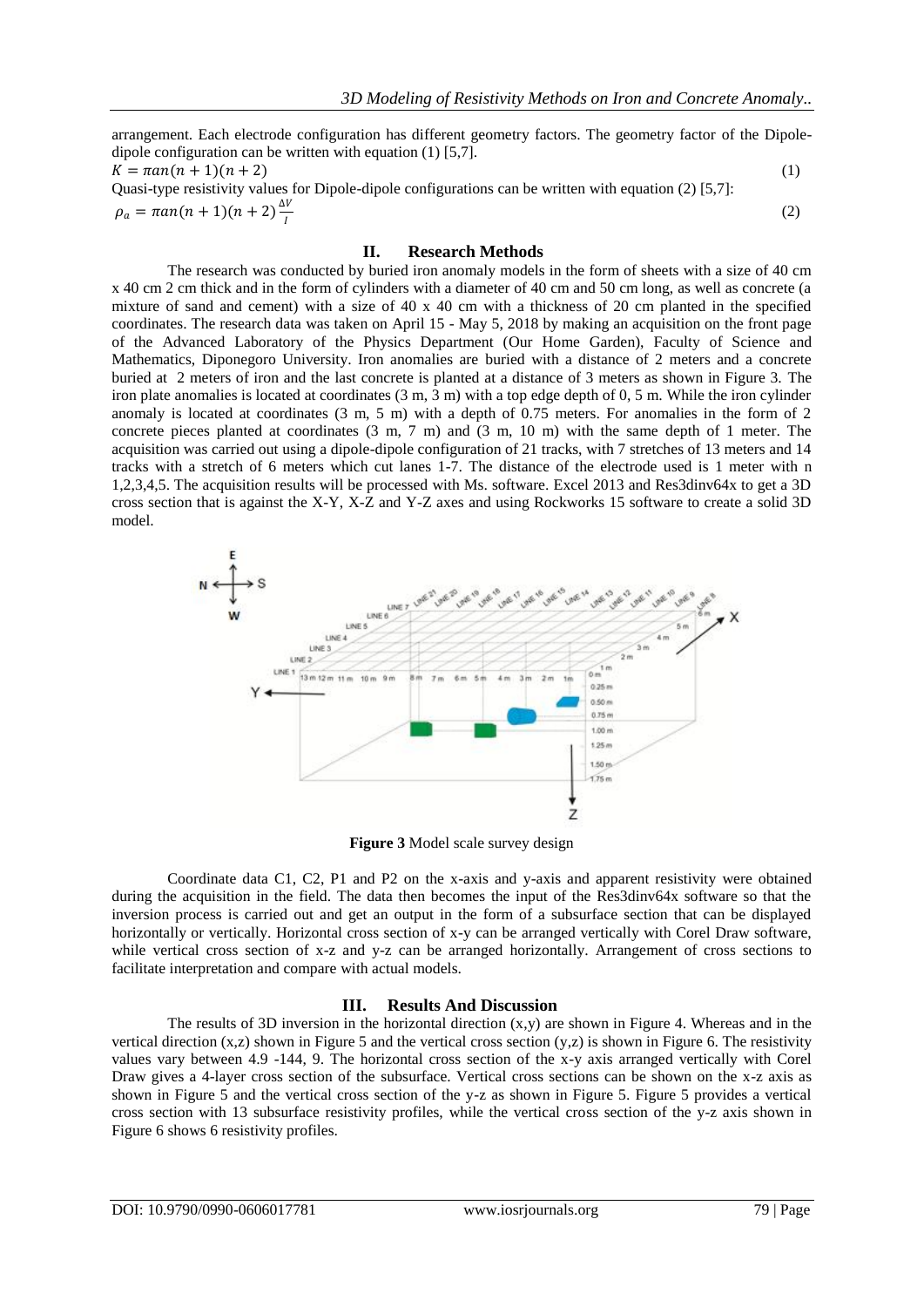

**Figure 5** Vertical cross section (x-z) arranged horizontally



Figure 6. Vertical cross section (y-z) arranged horizontally